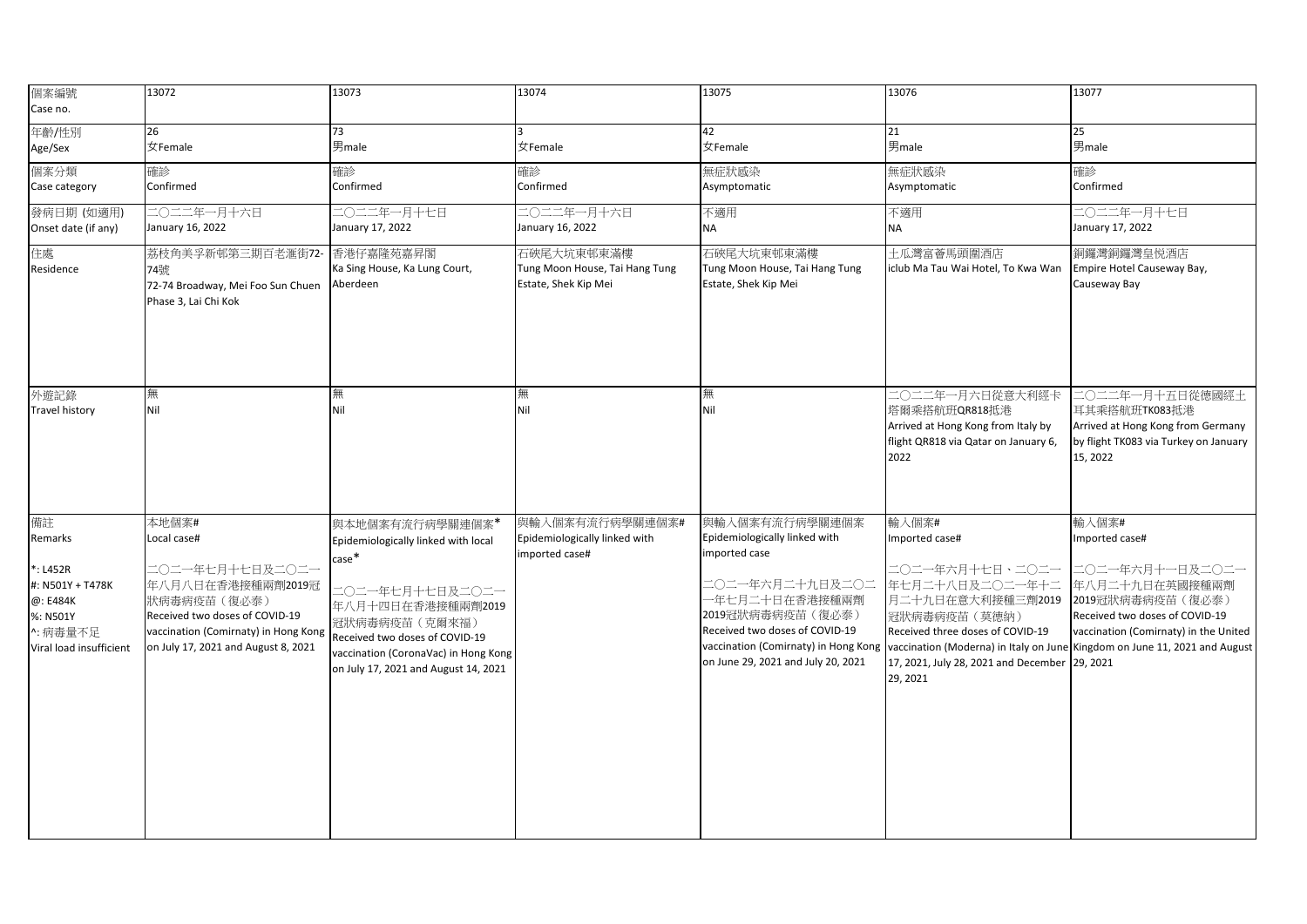| 個案編號<br>Case no.                                                                            | 13078                                                                                                                                                                           | 13079                                                                                                                                                                                                    | 13080                                                                                                                                                             | 13081                                                                                                                                                                                                                                                                                                                                  | 13082                                                                                                                                                                                                       | 13083                                                                                                                                                               |
|---------------------------------------------------------------------------------------------|---------------------------------------------------------------------------------------------------------------------------------------------------------------------------------|----------------------------------------------------------------------------------------------------------------------------------------------------------------------------------------------------------|-------------------------------------------------------------------------------------------------------------------------------------------------------------------|----------------------------------------------------------------------------------------------------------------------------------------------------------------------------------------------------------------------------------------------------------------------------------------------------------------------------------------|-------------------------------------------------------------------------------------------------------------------------------------------------------------------------------------------------------------|---------------------------------------------------------------------------------------------------------------------------------------------------------------------|
| 年齡/性別<br>Age/Sex                                                                            | 30<br>男male                                                                                                                                                                     | 16<br>男male                                                                                                                                                                                              | 48<br>男male                                                                                                                                                       | 42<br>男male                                                                                                                                                                                                                                                                                                                            | 46<br>男male                                                                                                                                                                                                 | 49<br>男male                                                                                                                                                         |
| 個案分類<br>Case category                                                                       | 確診<br>Confirmed                                                                                                                                                                 | 確診<br>Confirmed                                                                                                                                                                                          | 無症狀感染<br>Asymptomatic                                                                                                                                             | 無症狀感染<br>Asymptomatic                                                                                                                                                                                                                                                                                                                  | 無症狀感染<br>Asymptomatic                                                                                                                                                                                       | 無症狀感染<br>Asymptomatic                                                                                                                                               |
| 發病日期 (如適用)<br>Onset date (if any)                                                           | 二〇二二年一月十七日<br>January 17, 2022                                                                                                                                                  | 二〇二二年一月十六日<br>January 16, 2022                                                                                                                                                                           | 不適用<br>ΝA                                                                                                                                                         | 不適用<br><b>NA</b>                                                                                                                                                                                                                                                                                                                       | 不適用<br><b>NA</b>                                                                                                                                                                                            | 不適用<br><b>NA</b>                                                                                                                                                    |
| 住處<br>Residence                                                                             | 九龍城富豪東方酒店<br>Regal Oriental Hotel, Kowloon City                                                                                                                                 | 東涌映灣園一期賞濤軒第1座<br>Monterey Cove Tower 1, Caribbean<br>Coast Phase 1, Tung Chung                                                                                                                           | 不適用<br><b>NA</b>                                                                                                                                                  | 不適用<br><b>NA</b>                                                                                                                                                                                                                                                                                                                       | 不適用<br><b>NA</b>                                                                                                                                                                                            | 赤鱲角富豪機場酒店<br>Regal Airport Hotel, Chek Lap Kok                                                                                                                      |
| 外遊記錄<br><b>Travel history</b>                                                               | ニ○二二年一月十五日從卡塔爾經<br>土耳其乘搭航班TK083抵港<br>Arrived at Hong Kong from Qatar by<br>flight TK083 via Turkey on January 15,<br>2022                                                       | 無<br>Nil                                                                                                                                                                                                 | 二〇二二年一月十八日從德國、日<br>本及俄羅斯經航班RU9403抵港<br>Arrived at Hong Kong from Germany, 抵港<br>Japan and Russia via flight RU9403 on<br>January 18, 2022                         | 二○二二年一月十八日從意大利、<br>美國、韓國及阿塞拜疆經航班7L691 航班F78129抵港<br>Arrived at Hong Kong from Italy, the<br>United States of America, Korea and<br>Azerbaijan via flight 7L691 on January<br>18, 2022                                                                                                                                                  | 二〇二二年一月十八日從俄羅斯經<br>Arrived at Hong Kong from Russia via<br>flight F78129 on January 18, 2022                                                                                                                | 二〇二二年一月十五日從俄羅斯經<br>十耳其乘搭航班TK083抵港<br>Arrived at Hong Kong from Russia by<br>flight TK083 via Turkey on January 15,<br>2022                                          |
| 備註                                                                                          | 輸入個案#                                                                                                                                                                           | 與輸入個案有流行病學關連個案#                                                                                                                                                                                          | 輸入個案#                                                                                                                                                             | 輸入個案#                                                                                                                                                                                                                                                                                                                                  | 輸入個案#                                                                                                                                                                                                       | 輸入個案#                                                                                                                                                               |
| Remarks                                                                                     | Imported case#                                                                                                                                                                  | Epidemiologically linked with<br>imported case#                                                                                                                                                          | Imported case#                                                                                                                                                    | Imported case#                                                                                                                                                                                                                                                                                                                         | Imported case#                                                                                                                                                                                              | Imported case#                                                                                                                                                      |
| *: L452R<br>#: N501Y + T478K<br>@: E484K<br>%: N501Y<br>^: 病毒量不足<br>Viral load insufficient | 二○二一年五月十八日及二○二一<br>年七月十七日在英國接種兩劑2019<br>冠狀病毒病疫苗 (復必泰)<br>Received two doses of COVID-19<br>vaccination (Comirnaty) in the United<br>Kingdom on May 18, 2021 and July 17<br>2021 | 二〇二一年六月二十六日及二〇二<br>一年七月十八日在香港接種兩劑<br>2019冠狀病毒病疫苗 (復必泰)<br>Received two doses of COVID-19<br>vaccination (Comirnaty) in Hong Kong July 21, 2021 and August 11, 2021<br>on June 26, 2021 and July 18, 2021 | 二〇二一年七月二十一日及二〇二<br>−年八月十一日在俄羅斯接種兩劑<br>2019冠狀病毒病疫苗 (Sputnik V)<br>Received two doses of COVID-19<br>vaccination (Sputnik V) in Russia on<br>機組人員<br>Aircrew member | 二〇二一年五月三十一日及二〇二<br>-年七月五日在意大利接種兩劑<br>2019冠狀病毒病疫苗 ( 復必泰)<br>Received two doses of COVID-19<br>vaccination (Comirnaty) in Italy on<br>May 31, 2021 and July 5, 2021<br>二〇二一年十二月二十四日在意大<br>利接種一劑2019冠狀病毒病疫苗(<br>莫德納)<br>Received one dose of COVID-19<br>vaccination (Moderna) in Italy on<br>December 24, 2021<br>機組人員<br>Aircrew member | 二〇二一年一月十八日及二〇二一<br>年二月九日在俄羅斯接種兩劑2019<br>冠狀病毒病疫苗 (Sputnik V)<br>Received two doses of COVID-19<br>vaccination (Sputnik V) in Russia on<br>January 18, 2021 and February 9,<br>2021<br>機組人員<br>Aircrew member | 二〇二一年四月十一日及二〇二一<br>年五月二日在香港接種兩劑2019冠<br>狀病毒病疫苗 (復必泰)<br>Received two doses of COVID-19<br>vaccination (Comirnaty) in Hong Kong<br>on April 11, 2021 and May 2, 2021 |